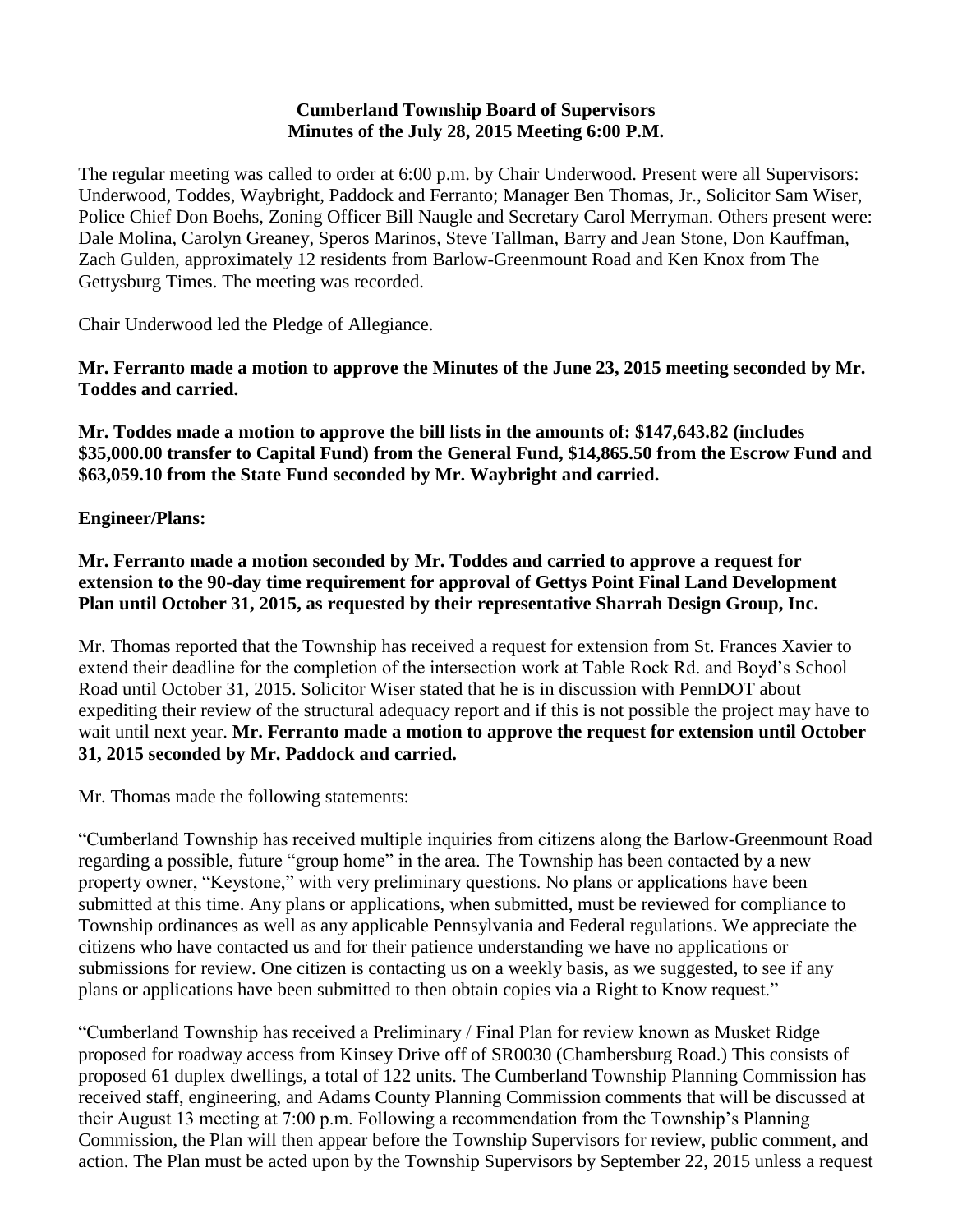for extension is received."

Solicitor Wiser made the following statement:

"The Township has been made aware that the Zoning Hearing Board, an independent "quasi-judicial" body having exclusive jurisdiction in accordance with the Pennsylvania Municipalities Planning Code, has rendered a determination in the Keller non-conforming use matter. The Zoning Hearing Board has not yet issued a written determination. The objectors who appeared before the Zoning Hearing Board will have the opportunity to determine whether they wish to appeal the Zoning Hearing Board's decision. Meanwhile the Township must abide by the decision, unless altered by a reviewing Court. The Township will continue in its review of other compliance matters, and take action when deemed necessary and appropriate."

**Visitors:** Mr. Brian Fitzgerald, representing the Barlow-Greenmount Community Group, presented a written and oral report of their concerns regarding an eight patient group facility for people who all will have some type of mental health issue and could have criminal records, proposed to be built by Keystone Human Services in their neighborhood. The report indicates that the group has met with Keystone Human Services and this is where they got their information. Mr. Thomas reported in a statement above that the Township has received no applications/plans for the project. The group's concerns includes: building size, parking, water run-off, no central water or sewer, no on-site security, possible limited staff, no crisis plan, the facility is financed totally with grant money from local/state/federal tax money, no public transportation, no sidewalks, no doctor's offices in close proximity, no recreational activities or places outside of the home the residents can use due to the size of the facility on a three acre parcel, no convenience store within walking distance, Keystone has the option of paying taxes, existing foundation is the location of the proposed sand mound, water/drainage issues, higher traffic volumes, children's safety, noise, lighting, increased burden on local community services, loss of wildlife habitat when lot is cleared and decreased resale value of surrounding properties. In closing, Mr. Fitzgerald stated that the residents understand the need for these types of facilities, but feel that there are more suitable locations available elsewhere.

### **Public Comment:**

Jean Stone, 1745 Mummasburg Road, asked Solicitor Wiser when she would get answers to the questions in her July 9, 2015 letter that included a Right-to-Know request. She stated that she received copies in response to that request, but her questions in the letter were not answered. Solicitor Wiser stated that the Right-to-Know procedure is not a question / answer type of exchange, it is to provide documents. He added that, as he reported earlier, the Township is reviewing the matters and will take action when appropriate. Ms. Stone asked if she would be informed when the Township is taking action and Solicitor Wiser stated that a public statement may be made and a copy of that document could be requested and that enforcement matters are not for public discussion.

Elizabeth Magner, 470 Belmont Road, asked if she could comment on the Zoning Hearing Board determination on the Keller non-conforming use and Solicitor Wiser stated that she could, but he reiterated that the Zoning Hearing Board is an independent body, the Board of Supervisors has no ability to control, veto or change the determination that they made and the only way to challenge their determination is to go to the Court of Common Pleas. Ms. Magner asked if the Zoning Heard Board members are appointed or elected. Solicitor Wiser stated that they are appointed and Ms. Magner questioned the competency of the people appointed to the Zoning Hearing Board, as well as Solicitor Toms. She also questioned why the Township's Planning Commission's recommendation was not entered into evidence at the hearing, she felt that the hearing included a level of corruption and was disrespectful to the citizens that live in this community when they were not allowed to say anything at the hearing.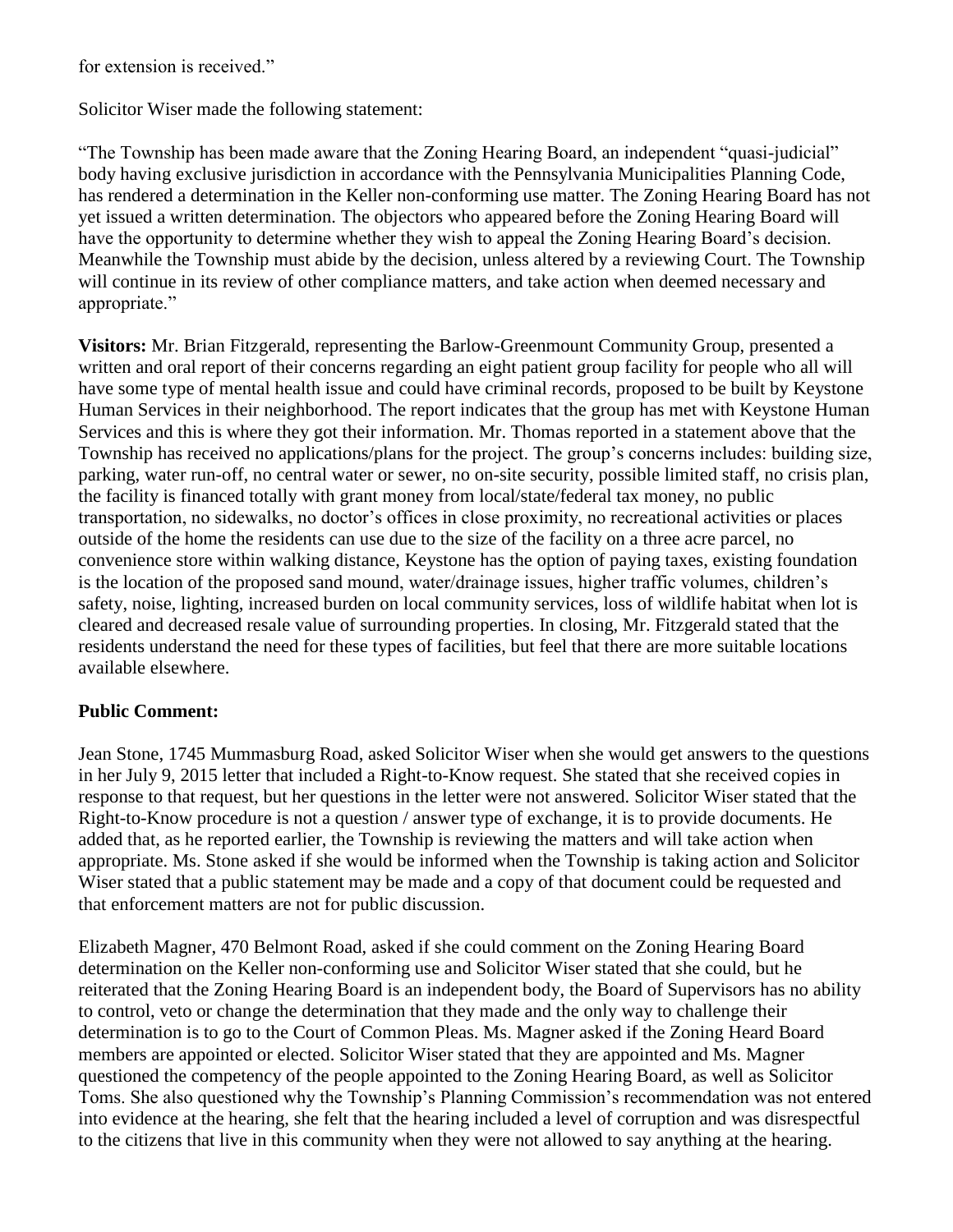# **Police Report:**

Police Chief Don Boehs presented a written and oral report of police activities for the month of June including; 479 complaints, 179 traffic stops, 123 combined arrests, 6 traffic accidents, 25 targeted enforcements and 16,213 patrol miles. He added that they assisted other agencies 26 times and they were assisted six times.

# **Active Business:**

Mr. Thomas reported that in 2010/2011 the Board and Zoning Review Committee were looking at some zoning changes that included an Airport Hazard Area Overlay District. These changes were tabled pending the completion of the Joint Comprehensive Plan. He added that the owner of the airport had to purchase an easement from a developer because the Township does not have such a district. The Board asked the Adams County Planning Commission to give a brief review and comment on a draft ordinance and Adams County Planning has provided a letter dated June 19, 2015 that supports the incorporation of an appropriate Airport Hazard Overlay Zone that it is required by law and they do not recommend waiting for the completion of the Joint Comprehensive Plan. Solicitor Wiser stated that the next steps would be to address the County Planning's comments, obtain a final version of the Airport Overlay Map, put the final polish on the draft ordinance that was previously prepared and then present that ordinance to the County and Township Planning Commissions for their review and recommendation and lastly advertise for adoption by the Board. **Mr. Paddock made a motion to authorize the Township staff and Solicitor to start the process seconded by Mr. Ferranto and carried.**

Mr. Thomas reported that the Township received a letter from Comcast, dated June 18, 2015, requesting "Commencement of Renewal Process" for the Township's cable television agreement that expires in February, 2018. He added that there is no action needed at this time and that he and Solicitor Wiser have briefly met about this and there are a few proposals that could be placed in the agreement that would not have a financial impact at the local level. Chair Underwood asked that information be gathered on the previous renewal that was negotiated with other Townships in a consortium to reduce costs. Chair Underwood will also alert Adams County Connected.

Mr. Thomas reported that Gettysburg Fire Department has requested a Fire Tax Distribution of \$54,943.58 and after review it appears that their request does meet the Memorandum of Understanding. He added that Barlow Volunteer Fire Company has requested \$17,242.46 and Greenmount Fire Company has requested \$42,463.94. Mr. Thomas added that he is recommending that Gettysburg's request be funded and to table the requests from Barlow and Greenmount pending their response to some internal matters that the Public Safety Committee is working on with them. **Mr. Ferranto made a motion to reimburse Gettysburg Fire Department \$54,943.58, as requested, seconded by Mr. Toddes and carried.** 

Mr. Thomas reported that the Township has received a request from Barlow Volunteer Fire Co. for proposed changes to their Emergency Medical Services box card assignments. He added that he received a similar request from Greenmount for their changes this afternoon. Mr. Thomas explained the reason for the changes is the creation of the Central Adams Regional Emergency Medical Services and recommends approval of the changes. **Mr. Waybright made a motion seconded by Mr. Toddes and carried to approve the changes to Barlow and Greenmount Fire Companies' box card assignments.** 

Mr. Thomas asked that the discussion of the future funding of capital road and equipment projects be tabled and a special budget meeting be scheduled in early October. He added that the Township is growing and there are going to be staffing, capital road improvements and equipment needs. Mr. Thomas also reported that upgrading the Township Building is being explored and he hopes much of that could be paid for with grant money.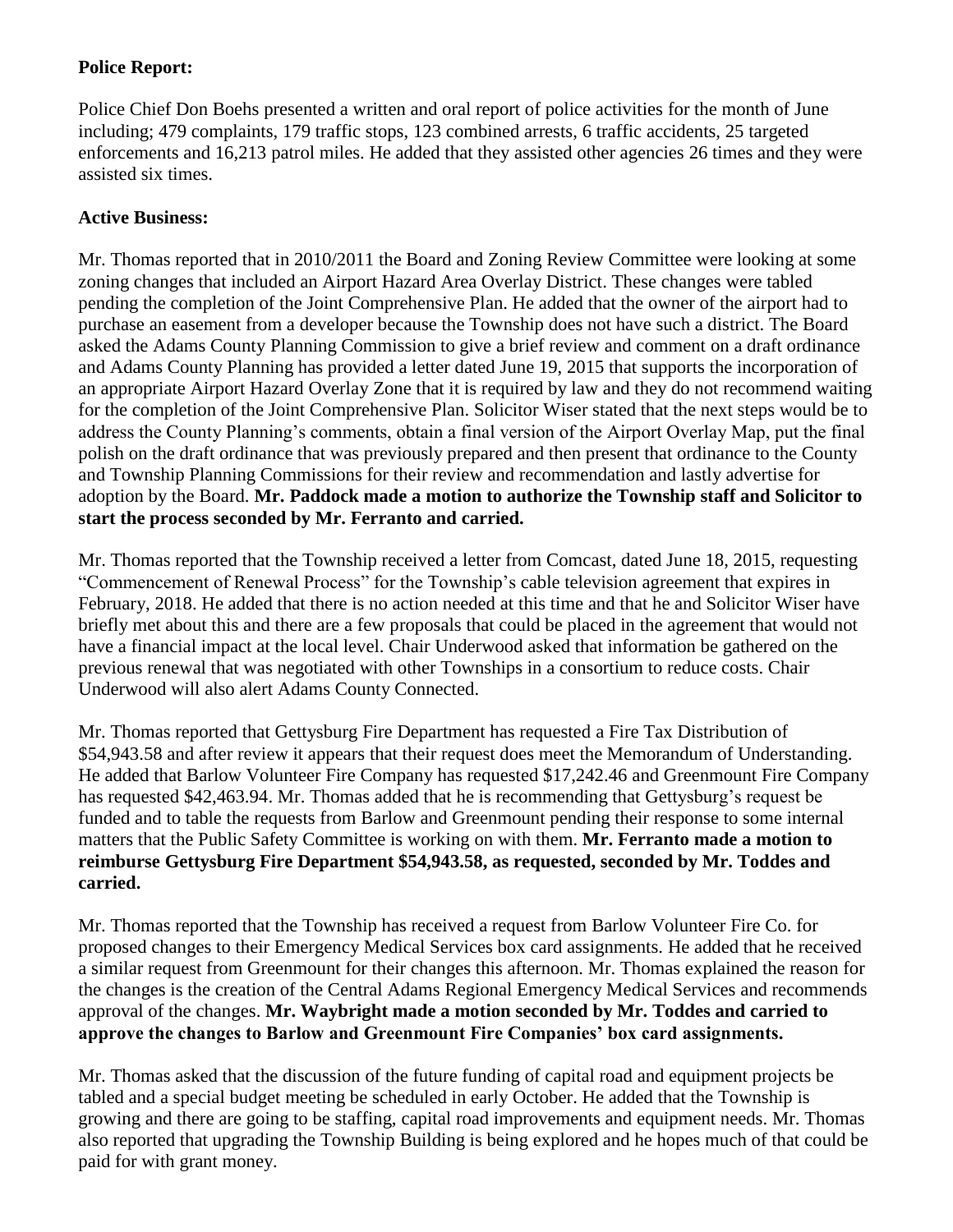Mr. Thomas reported that the Township received a letter from the Gettysburg Foundation informing the Township of their intent to construct a new, multi-purpose trail to connect the historic George Spangler Farm with the Gettysburg National Military Park Museum and Visitor's Center. The letter also states that they want to apply for grant funding and the notification of the Township is part of the grant submission process. **Mr. Ferranto made a motion to send a letter back to the Gettysburg Foundation acknowledging their notification of their intent to construct a multi-purpose trail and endorsing their action to apply for project funding from the Pa. Dept. of Conservation and Natural Resources and the Pa. Dept. of Community and Economic Development seconded by Mr. Paddock and carried.**

Mr. Thomas reported that the Township has received a letter from Bea Waybright, owner of the Mary Penn Bed and Breakfast, requesting a reduction of the required \$5 million liability insurance to \$1 million for a Special Event scheduled for August 29, 2015. **Mr. Ferranto made a motion to reduce the \$5 million requirement to \$1 million for their event on August 29, 2015 seconded by Mr. Toddes and carried.** Mr. Waybright abstained. Solicitor Wiser reported that they are in the process of amending the Special Event Ordinance to change the insurance requirement and a few other items.

**Solicitor –** Solicitor Wiser reported that the Township received notification from their Pension Administrator, Rhoades and Owen, that an amendment is needed to the Police Pension Plan in order for the plan to be compliant with all tax requirements and he asked the Board to authorize the advertisement of the ordinance. The Board so authorized Solicitor Wiser to proceed with the advertisement for adoption at the August meeting.

Mr. Thomas reported that the Cumberland Township Authority is entering into a Loan Modification and will be saving significant funds.

Mr. Thomas also reported that the Joint Comprehensive Plan is now linked with the Township's website.

Mr. Thomas reported that last night he attended the York Adams Tax Bureau, York Adams Tax Collection Committee and Adams County Tax Collection Committee meetings. He added that Adams County set the collection rate for 2016 at 2% and in October, the York Adams Tax Bureau will be coming to the municipalities to ask them to approve refund disbursement to the municipalities because they made money. The York Adams Tax Bureau's 2014 Audit was approved with no findings. Mr. Thomas also reported that the Gettysburg Office, in the past six months, had 2,371 walk-ins, processed 10,000 more returns and 5,600 more delinquent returns than last year.

### **Committee Reports and comments from Board Members:**

**Finance** – **Mr. Ferranto made a motion to purchase a 2015 Chevrolet Caprice police vehicle and equipment through the Westmoreland Council of Governments, in the amount of \$35,457.36, seconded by Mr. Waybright and carried. Mr. Waybright made a motion to deem the Dodge Charger 15-2 as surplus seconded by Mr. Paddock and carried.**

**Public Safety** – Chair Underwood reported that they are waiting to hear back from Barlow and Greenmount Fire Companies.

**Planning and Zoning - Regional Comprehensive Plan –** Public presentation by County Planners on August 17, 2015 from 3:00 p.m. to 7:00 p.m. at the Ag Center and they will be on the Gettysburg Square on First Friday and their office will be open.

**Park and Rec** – Mr. Toddes will be bringing a proposal to one of the next meetings requesting money from the Township's Park and Rec funds to re-do some of the ball fields at the park.